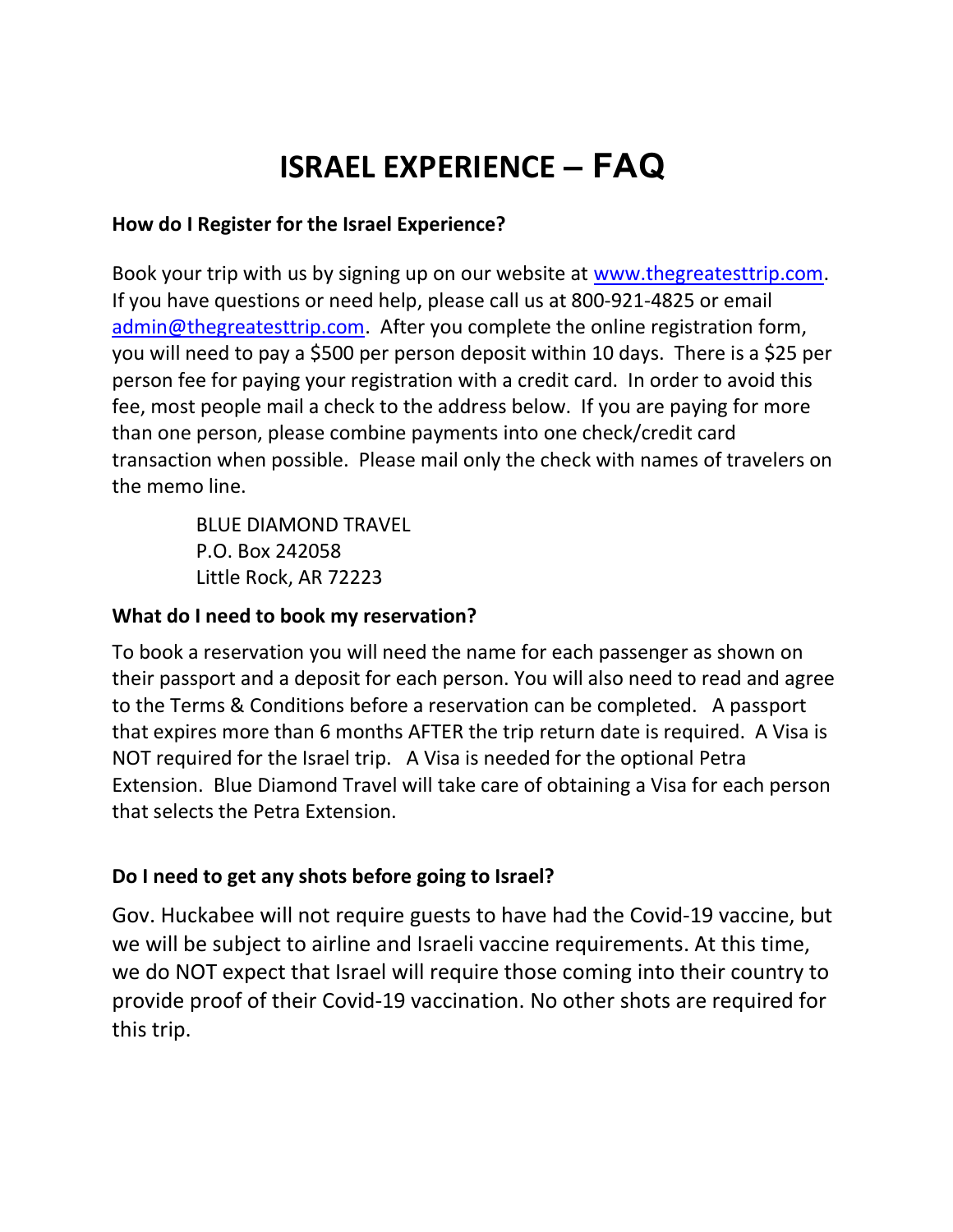## What is the reservation deadline (latest I can book) for my event?

There is no set deadline, but availability become limited as the event approaches. Special late accommodations can sometimes be made by contacting us at 800- 921-4825.

## Who can book a reservation?

Anyone over the age of 18 who is financially capable of making the required deposit can book a reservation.

Note: The person booking a reservation does not need to be traveling on the event, but they will need to accept financial responsibility for all individuals on the reservation. Children under the age of 18 are welcome on this trip if they are traveling with someone over the age of 18.

## Will my credit card automatically be charged for payments?

No, we do not automatically charge your credit card. Passengers must log in to make a payment, or can call us at 800-921-4825 to make a payment over the phone. If you have made a payment on your credit card, we are able to add another payment to the same card with your permission. Please contact Kelly if you want us to add a charge to a previously used card.

## I am traveling alone and I would like a roommate. How does that process work?

If you request, Blue Diamond Travel will attempt to put you with another traveler of your same gender requesting a roommate. If we can pair you with someone we will connect the two of you prior to the trip.

Note: Asking for a Roommate match does not guarantee one will be found, if no match can be found, you will be responsible for the single supplement fee of \$1250.

## Can I use a credit card for my payment?

Yes. We accept Visa, MasterCard, Discover Card and AMEX. However, there will be a convenience fee for booking by credit card of \$175.00, \$25 for the deposit and \$150 for the trip balance. If you only book your deposit by credit card then the fee will be \$25.00.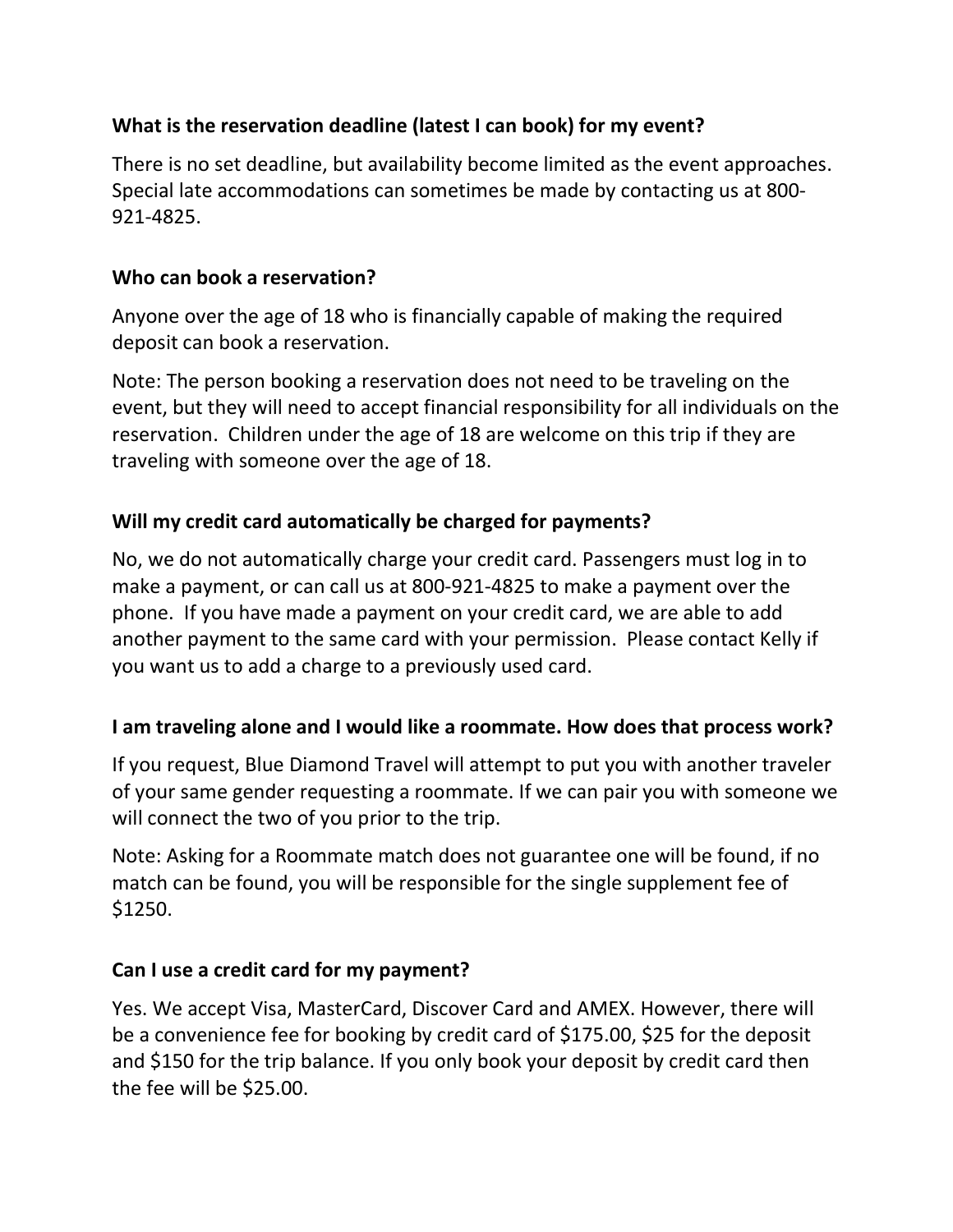#### Is the pricing per person?

Yes. All pricing is per person based on two passengers sharing the same room. There is a \$1250.00 fee for a single room.

#### What is the Payment Schedule and will I receive an invoice?

Invoices are PER PERSON and will be sent to the billing email address on file. If no billing email address is submitted at registration, invoices will be emailed to the email address used on the registration form. Invoices will be sent in September for the 50% payment that is due October 11, 2022. Invoices will be sent in December for the final 100% payment due January 11, 2023.

#### When will I receive my flight itinerary and seat assignment?

Blue Diamond Travel will contact you with your flight itinerary from NYC (JFK or EWR) to Tel Aviv by the end of September 2022. You will use this to help coordinate your domestic flight if applicable. Please send Blue Diamond Travel your domestic flight information for our records. The airline will make the seat assignments 3-4 weeks before the trip and Blue Diamond Travel will send them out via email with a confirmation number and final travel details about 2 weeks prior to the trip.

## When should I fly into New York City before the trip?

Our flights to Tel Aviv will leave in the evening on Saturday, February 11, 2023. While many people will fly in the day of the trip, often others will choose to fly in a day or two in advance. Blue Diamond Travel recommends that you plan according to your specific situation. Blue Diamond Travel will have group rates at a couple of local hotels. We will contact you with your options when we send out your flight itinerary and we will be happy to help you with the hotel arrangements.

## Are there specific dress code requirements for the Israel Experience?

There are no specific requirements when it comes to clothing for the Israel Experience. We suggest that you dress for comfort. This trip will be causal and your comfort is most important. There is no need for any dressy/formal clothes at any time. NOTE: A few places that we will go do require modest dress, which simply means that your knees and shoulders must be covered. Your guide will